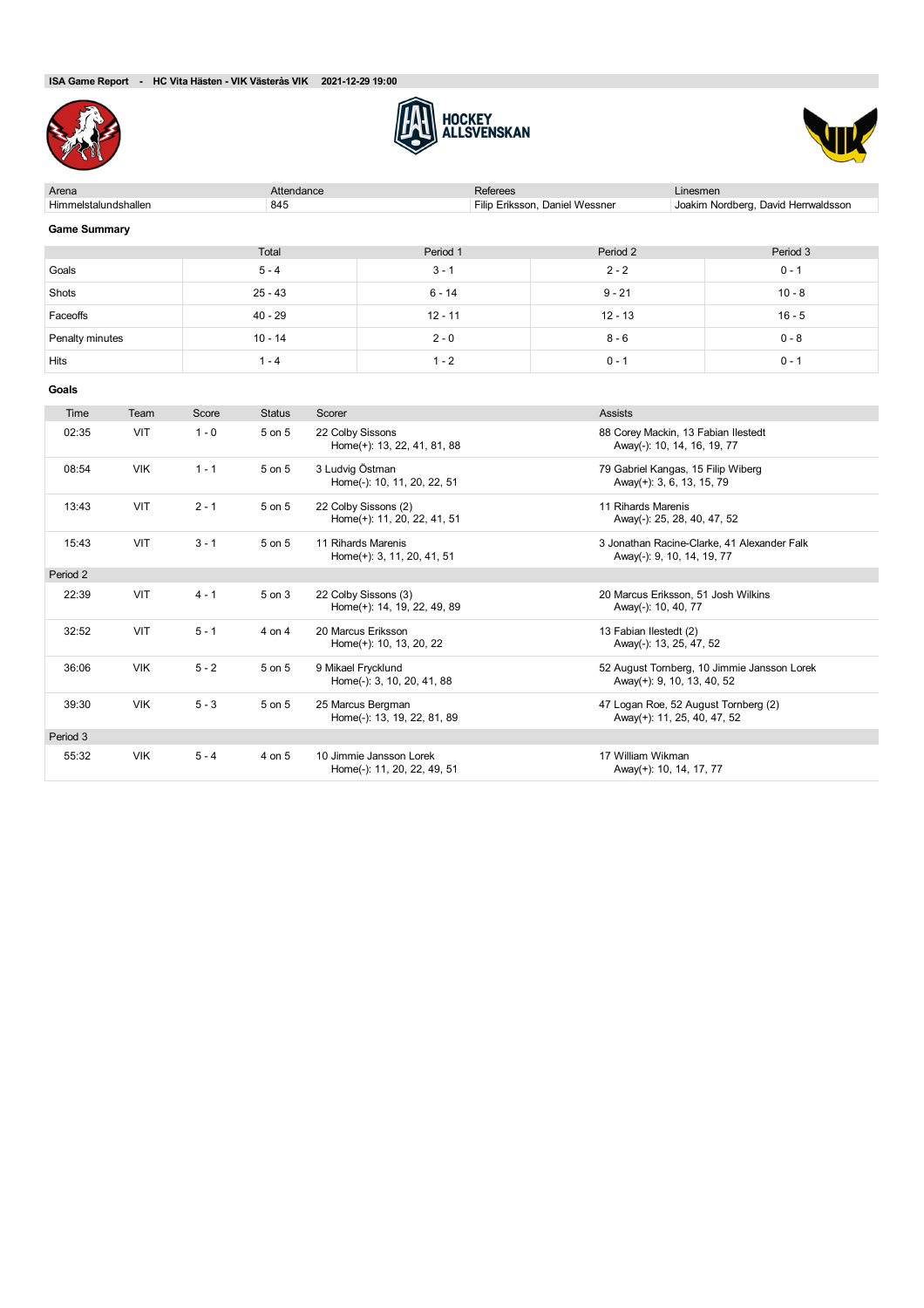

| Player                   | <b>SOG</b> | Goals | <b>Assists</b> | Points         | $+/-$       | <b>PIM</b>     | <b>Hits</b> | <b>Blocks</b> | <b>FO</b> | FO%     | <b>Shifts</b> | <b>TOI</b> |
|--------------------------|------------|-------|----------------|----------------|-------------|----------------|-------------|---------------|-----------|---------|---------------|------------|
| 3 Jonathan Racine-Clarke |            |       |                |                | $\mathbf 0$ | 2              |             | 2             |           |         | 30            | 21:10      |
| 10 Jesper Samuelsson     |            |       |                |                | $-1$        | $\overline{2}$ |             |               |           |         | 30            | 23:07      |
| 11 Rihards Marenis       | 3          | 1     |                | 2              | $\mathbf 0$ |                |             | 4             | $6 - 0$   | 100.00% | 29            | 23:14      |
| 13 Fabian Ilestedt       |            |       | $\overline{2}$ | $\overline{2}$ | $+1$        |                |             | 2             | $0 - 1$   | 00,00%  | 27            | 17:31      |
| 14 Ludwig Stenlund       |            |       |                |                | $\mathbf 0$ |                |             |               | $9 - 7$   | 56,25%  | 21            | 14:10      |
| 18 Lukas Flygt           |            |       |                |                | $\mathbf 0$ |                |             |               |           |         |               |            |
| 19 Jakob Stridsberg      |            |       |                |                | $-1$        |                |             |               |           |         | 32            | 23:20      |
| 20 Marcus Eriksson       | 4          | 1     |                | 2              | 0           | $\overline{2}$ |             |               | $1 - 2$   | 33.33%  | 28            | 23:07      |
| 21 Carl Sjögren          |            |       |                |                | 0           |                |             |               |           |         |               | 00:26      |
| 22 Colby Sissons         | 4          | 3     |                | 3              | $\Omega$    |                |             | 2             |           |         | 31            | 27:32      |
| 32 Philip Alftberg       |            |       |                |                | $\Omega$    |                |             |               |           |         |               |            |
| 41 Alexander Falk        |            |       |                |                | $+2$        | $\overline{2}$ |             | 2             |           |         | 31            | 20:57      |
| 49 Filip Cruseman        |            |       |                |                | $-1$        |                |             |               | $0 - 2$   | 00,00%  | 25            | 17:06      |
| 51 Josh Wilkins          | 3          |       |                |                | $\mathbf 0$ |                |             |               | $11 - 8$  | 57,89%  | 26            | 21:17      |
| 81 Erik Borg             |            |       |                |                | 0           | $\overline{2}$ |             |               | $13 - 8$  | 61,90%  | 26            | 17:54      |
| 88 Corey Mackin          | 5          |       |                |                | $\mathbf 0$ |                |             |               | $0 - 1$   | 00,00%  | 31            | 21:55      |
| 89 Alexander Ljungkrantz | 2          |       |                |                | $-1$        |                |             |               |           |         | 22            | 17:11      |

| Goalkeeper             | Saves | $\sim$<br>GA | <b>SWA</b> | Saves% |         | PP SVS% EQ SVS% | Shutout | <b>PIM</b> | <b>TOI</b> |
|------------------------|-------|--------------|------------|--------|---------|-----------------|---------|------------|------------|
| 24<br>Jesper Myrenberg | 39    |              |            | 90.70% | 100.00% | 90.63%          |         |            | 60:00      |
| 60 Adam Ohre           |       |              |            |        |         |                 |         |            |            |



| Player                  | SOG            | Goals          | <b>Assists</b> | Points         | $+/-$       | <b>PIM</b>     | <b>Hits</b>    | <b>Blocks</b> | F <sub>O</sub>  | FO%     | <b>Shifts</b> | <b>TOI</b> |
|-------------------------|----------------|----------------|----------------|----------------|-------------|----------------|----------------|---------------|-----------------|---------|---------------|------------|
| 3 Ludvig Östman         | 5              |                |                |                | $+1$        |                |                |               |                 |         | 21            | 17:24      |
| 6 Jimi Jalonen          |                |                |                |                | $+1$        |                |                | 1             |                 |         | 21            | 18:31      |
| 9 Mikael Frycklund      | 4              |                |                | 1              | $\mathbf 0$ | 2              |                |               | $11 - 18$       | 37,93%  | 27            | 21:05      |
| 10 Jimmie Jansson Lorek | 4              |                |                | $\overline{2}$ | $\mathbf 0$ |                |                |               |                 |         | 29            | 20:42      |
| 11 Anton Svensson       | $\overline{2}$ |                |                |                | $+1$        |                |                |               | $0 - 1$         | 00,00%  | 22            | 16:24      |
| 13 Mikael Hakkarainen   | 4              |                |                |                | $+1$        |                |                |               | $2 - 4$         | 33,33%  | 21            | 16:19      |
| 14 Jesper Johansson     | 2              |                |                |                | $-1$        |                |                |               | $2 - 3$         | 40,00%  | 20            | 11:22      |
| 15 Filip Wiberg         |                |                | 1              | 1              | $+1$        |                |                |               | $3 - 0$         | 100,00% | 11            | 08:06      |
| 16 Filip Karlsson       |                |                |                |                | $-1$        | $\overline{2}$ |                |               | $6 - 4$         | 60,00%  | 17            | 10:50      |
| 17 William Wikman       | 4              |                | -1             | 1              | $+1$        |                | $\overline{2}$ |               |                 |         | 27            | 19:36      |
| 19 Niklas Rigelius      |                |                |                |                | $-2$        |                |                |               |                 |         | 11            | 05:50      |
| 25 Marcus Bergman       | 3              | $\overline{1}$ |                | 1              | $-1$        |                |                |               |                 |         | 27            | 19:27      |
| 28 Lukas Zetterberg     | 4              |                |                |                | $-1$        |                |                |               |                 |         | 28            | 20:18      |
| 40 Isac Skedung         | 3              |                |                |                | $+1$        | 4              |                |               | $5 - 10$        | 33,33%  | 25            | 16:25      |
| 47 Logan Roe            | $\overline{2}$ |                |                | 1              | $-1$        |                |                |               |                 |         | 21            | 15:36      |
| 52 August Tornberg      | $\overline{2}$ |                | $\overline{2}$ | $\overline{2}$ | $\mathbf 0$ |                |                | 1             |                 |         | 28            | 23:52      |
| 77 Ludvig Jardeskog     | $\overline{2}$ |                |                |                | $-1$        | 4              | $\overline{2}$ |               |                 |         | 27            | 15:55      |
| 79 Gabriel Kangas       |                |                | -1             | 1              | $+1$        |                |                |               |                 |         | 20            | 11:28      |
|                         |                |                |                |                |             |                |                |               |                 |         |               |            |
| Goalkeeper              |                |                |                | Saves          | GA          | <b>SWA</b>     | Saves%         |               | PP SVS% EQ SVS% | Shutout | <b>PIM</b>    | <b>TOI</b> |

| Goalkeeper          | Saves | फ़ | SWA | Saves%       | PP SVS%<br>EQ SVS% | Shutout | PIM | . .<br>1 VI |
|---------------------|-------|----|-----|--------------|--------------------|---------|-----|-------------|
| 33 Linus Ryttar     |       |    |     | 50.00%       | 50.00%             |         |     | 15:43       |
| 37 Johan Gustafsson | . .   |    | 10  | A70/<br>89.4 | 92.31%<br>80.00%   |         |     | 42:58       |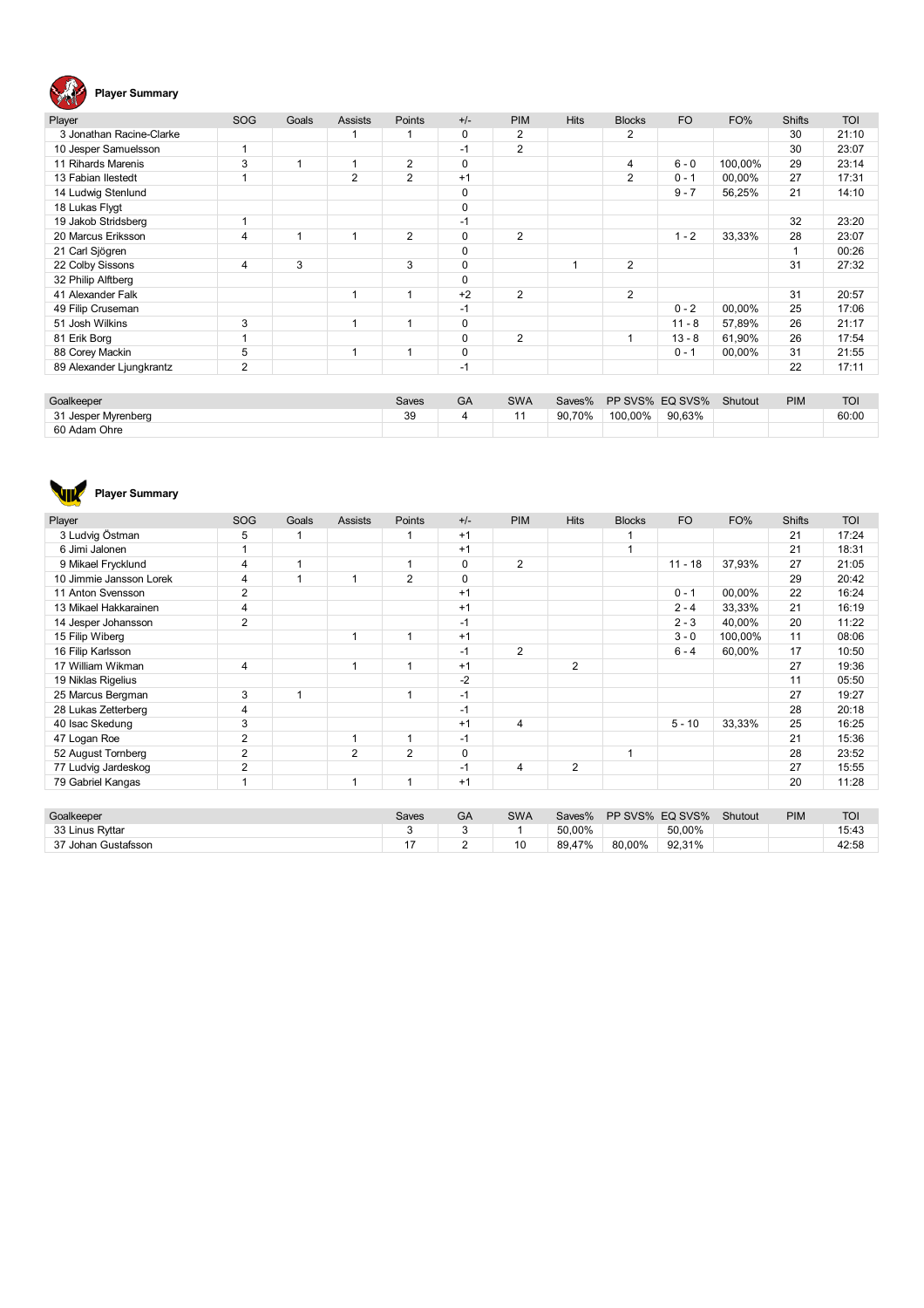

# **Penalty Summary**

 $\mathbf{r}$ 

J.

| Player                   | Penalty          | Time  | Penalty                                             | Player              |
|--------------------------|------------------|-------|-----------------------------------------------------|---------------------|
| 81 Erik Borg             | Holding (2 min)  | 04:01 |                                                     |                     |
|                          |                  | 22:36 | Tripping (2 min)                                    | 16 Filip Karlsson   |
|                          |                  | 25:56 | Too many players on the ice (Team Penalty 2<br>min) |                     |
| 3 Jonathan Racine-Clarke | Slashing (2 min) | 29:19 |                                                     |                     |
| 41 Alexander Falk        | Roughing (2 min) | 31:23 | Roughing (2 min)                                    | 40 Isac Skedung     |
| 10 Jesper Samuelsson     | Hooking (2 min)  | 33:17 |                                                     |                     |
| 20 Marcus Eriksson       | Tripping (2 min) | 34:04 |                                                     |                     |
|                          |                  | 42:34 | Highsticking (2 min)                                | 77 Ludvig Jardeskog |
|                          |                  | 46:35 | Tripping (2 min)                                    | 40 Isac Skedung     |
|                          |                  | 46:49 | Highsticking (2 min)                                | 77 Ludvig Jardeskog |
|                          |                  | 54:48 | Tripping (2 min)                                    | 9 Mikael Frycklund  |

# **Power Play**

|                  | <b>Power Plays</b> | PP%    | PP Goals | <b>PP Shots</b> | Time in PP |
|------------------|--------------------|--------|----------|-----------------|------------|
| HC Vita Hästen   |                    | 20,00% |          |                 | 08:17      |
| VIK Västerås VIK |                    | 00,00% |          |                 | 06:47      |

### **Penalty Killing**

 $\sim$ 

|                       | <b>Box Plays</b> | PK%     | Goals Against | <b>Shots Against</b> | <b>PK Time</b> |
|-----------------------|------------------|---------|---------------|----------------------|----------------|
| <b>HC Vita Hästen</b> |                  | 100.00% |               |                      | 06:47          |
| VIK Västerås VIK      |                  | 80.00%  |               |                      | 08:17          |

| XP                    |                         |                         |                                   |                          | <b>Faceoffs</b>          |                        |                         |                        |                              |
|-----------------------|-------------------------|-------------------------|-----------------------------------|--------------------------|--------------------------|------------------------|-------------------------|------------------------|------------------------------|
|                       | 9 Mikael<br>Frycklund   |                         | 40 Isac Skedung 16 Filip Karlsson | 13 Mikael<br>Hakkarainen |                          | 81 Erik Borg           | 51 Josh Wilkins         | 14 Ludwig<br>Stenlund  | 11 Rihards<br><b>Marenis</b> |
| 81 Erik Borg          | $7 - 4$<br>$(63, 64\%)$ | $3 - 0$<br>$(100,00\%)$ | $1 - 2$<br>(33,33%)               | $1 - 1$<br>$(50,00\%)$   | 9 Mikael Frycklund       | $4 - 7$<br>(36, 36%)   | $2 - 6$<br>$(25,00\%)$  | $3 - 3$<br>$(50,00\%)$ | $0 - 1$<br>$(00,00\%)$       |
| 51 Josh<br>Wilkins    | $6 - 2$<br>$(75,00\%)$  | $4 - 3$<br>$(57, 14\%)$ | $0 - 1$<br>$(00,00\%)$            | $1 - 0$<br>$(100,00\%)$  | 40 Isac Skedung          | $0 - 3$<br>$(00,00\%)$ | $3 - 4$<br>(42,86%)     | $0 - 3$<br>$(00,00\%)$ |                              |
| 14 Ludwig<br>Stenlund | $3 - 3$<br>$(50,00\%)$  | $3 - 0$<br>$(100,00\%)$ | $1 - 3$<br>$(25,00\%)$            | $2 - 0$<br>$(100,00\%)$  | 16 Filip Karlsson        | $2 - 1$<br>(66, 67%)   | $1 - 0$<br>$(100,00\%)$ | $3 - 1$<br>$(75,00\%)$ | $0 - 2$<br>$(00,00\%)$       |
| 11 Rihards<br>Marenis | $1 - 0$<br>$(100,00\%)$ |                         | $2 - 0$<br>$(100,00\%)$           |                          | 13 Mikael<br>Hakkarainen | $1 - 1$<br>$(50,00\%)$ | $0 - 1$<br>$(00,00\%)$  | $0 - 2$<br>$(00,00\%)$ |                              |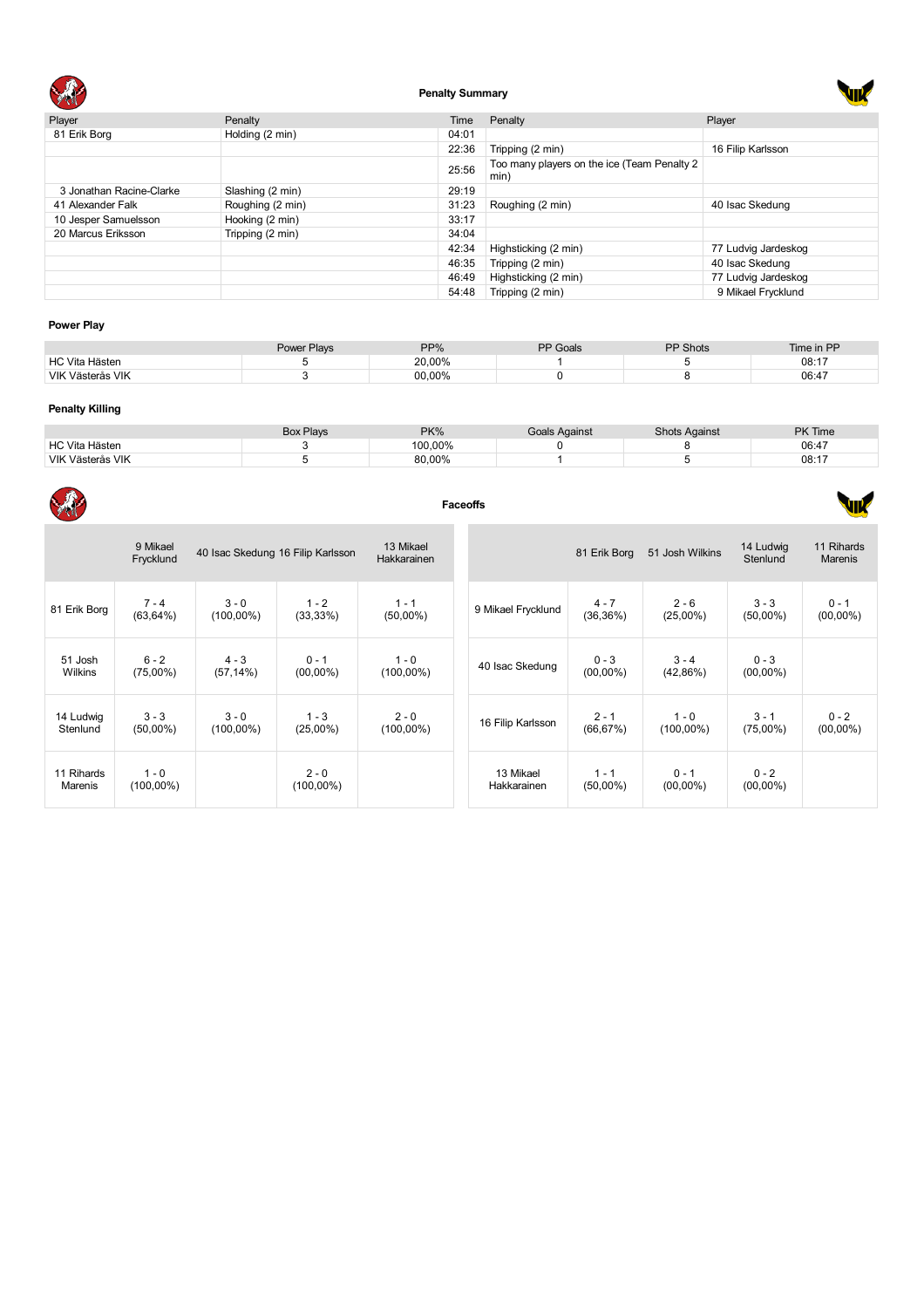



**Points**

| 22 Colby Sissons         |   |  |
|--------------------------|---|--|
| 20 Marcus Eriksson       | 2 |  |
| 11 Rihards Marenis       | 2 |  |
| 13 Fabian Ilestedt       | 2 |  |
| 41 Alexander Falk        |   |  |
| 88 Corey Mackin          |   |  |
| 3 Jonathan Racine-Clarke |   |  |
| 51 Josh Wilkins          |   |  |
|                          |   |  |
|                          |   |  |

| 10 Jimmie Jansson Lorek |   |   |
|-------------------------|---|---|
| 52 August Tornberg      | າ | າ |
| 25 Marcus Bergman       |   |   |
| 9 Mikael Frycklund      |   |   |
| 3 Ludvig Östman         |   |   |
| 79 Gabriel Kangas       |   |   |
| 47 Logan Roe            |   |   |
| 15 Filip Wiberg         |   |   |
| 17 William Wikman       |   |   |
|                         |   |   |

 Ludvig Östman 5 1 0 Mikael Frycklund 4 1 2 10 Jimmie Jansson Lorek 1996 (1996)<br>28 Lukas Zetterberg 1996 (1997)<br>28 Lukas Zetterberg 1997 (1998) Lukas Zetterberg 4 0 2

 William Wikman 4 0 1 25 Marcus Bergman 25 Marcus 1 0 40 Isac Skedung and the state of the state of the state of the state of the state of the state of the state of the state of the state of the state of the state of the state of the state of the state of the state of the sta Ludvig Jardeskog 2 0 2 14 Jesper Johansson 2 1 0 1

13 Mikael Hakkarainen 12 - 12 Mikael Hakkarainen 12 - 12 Milliam Vikman 12 - 12 Milliam 12 12 13 Mikael 12 13<br>12 13 Mikael 12 13 Mikael 12 13 Mikael 12 13 Mikael 12 13 Mikael 12 13 Mikael 12 13 Mikael 12 13 Mikael 12 13

SOG G Wide<br>5 1 0

Hits Pen. minutes<br>2 4

### **Shots**

|                          | SOG | Wide |
|--------------------------|-----|------|
| 88 Corey Mackin          | 5   |      |
| 22 Colby Sissons         |     |      |
| 20 Marcus Eriksson       |     |      |
| 11 Rihards Marenis       | 3   |      |
| 51 Josh Wilkins          |     |      |
| 89 Alexander Ljungkrantz | っ   |      |
| 19 Jakob Stridsberg      |     |      |
| 81 Erik Borg             |     |      |
| 13 Fabian Ilestedt       |     |      |
| 10 Jesper Samuelsson     |     |      |

# **Shots Wide**

|                          | Wide | SOG |  |
|--------------------------|------|-----|--|
| 51 Josh Wilkins          |      |     |  |
| 11 Rihards Marenis       |      |     |  |
| 3 Jonathan Racine-Clarke |      |     |  |
| 19 Jakob Stridsberg      |      |     |  |
| 89 Alexander Ljungkrantz |      |     |  |

### **PP-Shots**

|                    | PP-SOG | PP-G | PP Wide |
|--------------------|--------|------|---------|
| 22 Colby Sissons   |        |      |         |
| 51 Josh Wilkins    |        |      |         |
| 20 Marcus Eriksson |        |      |         |
| 88 Corey Mackin    |        |      |         |
|                    |        |      |         |

|                     | Wide | SOG |  |
|---------------------|------|-----|--|
| 77 Ludvig Jardeskog |      |     |  |
| 9 Mikael Frycklund  |      |     |  |
| 28 Lukas Zetterberg |      |     |  |
| 14 Jesper Johansson |      |     |  |
| 40 Isac Skedung     |      |     |  |
|                     |      |     |  |

|                     | PP-SOG | $PP-G$ | PP Wide |
|---------------------|--------|--------|---------|
| 9 Mikael Frycklund  |        |        |         |
| 28 Lukas Zetterberg |        |        |         |
| 40 Isac Skedung     |        |        |         |
| 17 William Wikman   |        |        |         |
| 52 August Tornberg  |        |        |         |

17 Ludvig Jardeskog 2 2 4 4 4 4 4 4 5 6 7 6 4 4 5 6 7 7 7 7 7 7 7 7 8 6 7 7 7 7 8 4 5 7 7 8 7 7 8 7 7 8 7 7 8 7 7 8 7 7 8 7 7 8 7 7 8 7 7 8 7 7 8 7 7 8 7 7 8 7 7 8 7 7 8 7 7 8 7 7 8 7 7 8 7 7 8 7 7 8 7 7 8 7 7 8 7 7 8 7 7

17 William Wikman

### **Hits**

|                  | <b>Hits</b> | Pen. minutes |
|------------------|-------------|--------------|
| 22 Colby Sissons |             |              |
|                  |             |              |
|                  |             |              |
|                  |             |              |
|                  |             |              |

### **Top +/-**

|                    | +/- |  |
|--------------------|-----|--|
| 41 Alexander Falk  |     |  |
| 13 Fabian Ilestedt |     |  |
| 20 Marcus Eriksson |     |  |
| 22 Colby Sissons   |     |  |
| 11 Rihards Marenis |     |  |

### **Bottom +/-**

| 10 Jesper Samuelsson     | -1 |  |
|--------------------------|----|--|
| 49 Filip Cruseman        | -1 |  |
| 89 Alexander Ljungkrantz | -1 |  |
| 19 Jakob Stridsberg      | ÷  |  |
| 20 Marcus Eriksson       |    |  |

|                       | $+/-$ |  |
|-----------------------|-------|--|
| 13 Mikael Hakkarainen |       |  |
| 40 Isac Skedung       |       |  |
| 6 Jimi Jalonen        |       |  |
| 79 Gabriel Kangas     |       |  |
| 11 Anton Svensson     |       |  |

|                     | +/- |  |
|---------------------|-----|--|
| 19 Niklas Rigelius  |     |  |
| 25 Marcus Bergman   | -1  |  |
| 77 Ludvig Jardeskog | -1  |  |
| 14 Jesper Johansson |     |  |
| 47 Logan Roe        |     |  |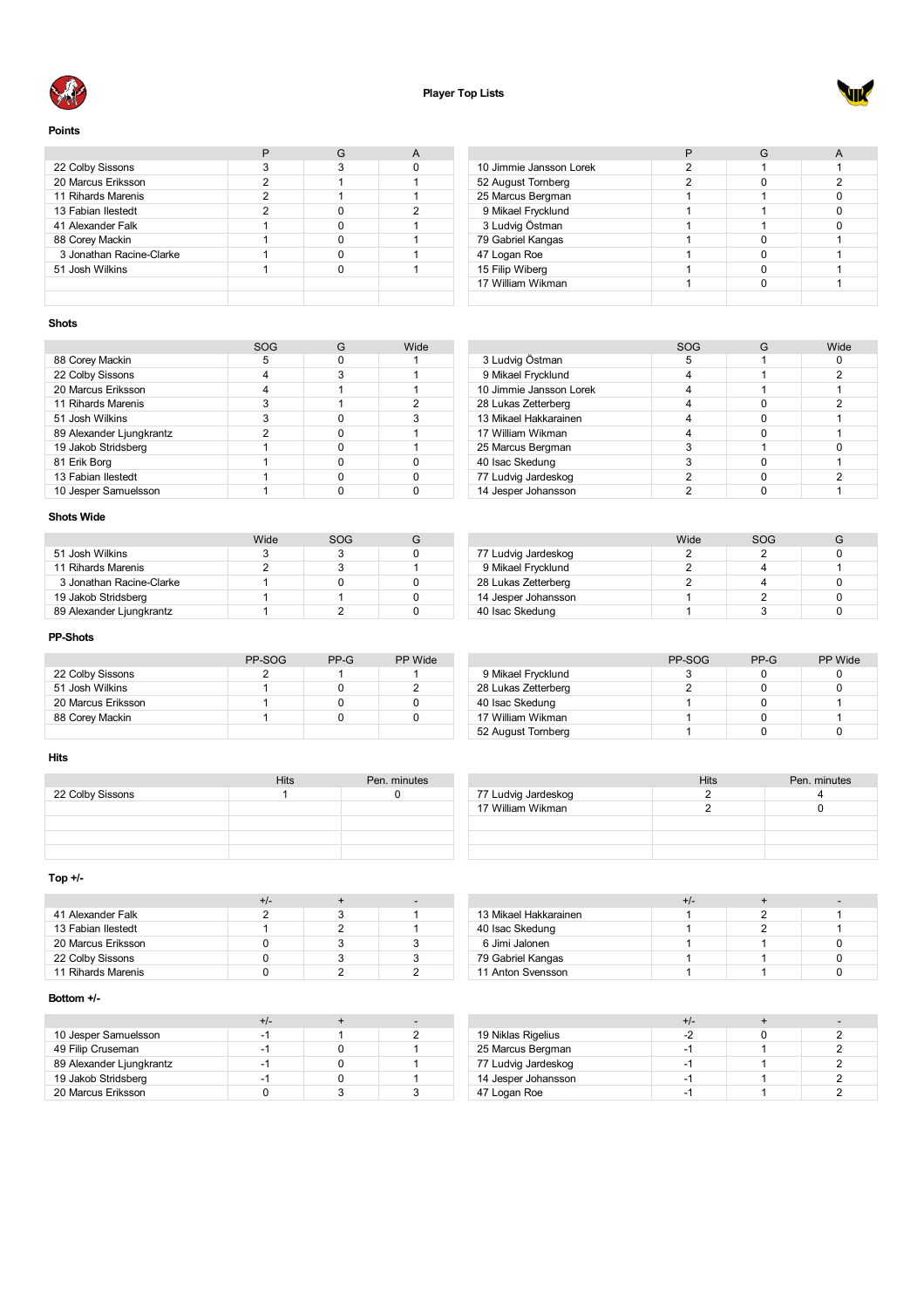



### **Time On Ice**

|                      | Time on Ice | +/- |
|----------------------|-------------|-----|
| 22 Colby Sissons     | 27:32       |     |
| 19 Jakob Stridsberg  | 23:20       | -1  |
| 11 Rihards Marenis   | 23.14       |     |
| 20 Marcus Eriksson   | 23:07       |     |
| 10 Jesper Samuelsson | 23:07       | -1  |

### Time on Ice  $+/-$ <br>23:52 0 52 August Tomberg 23:52 0<br>
9 Mikael Frycklund 21:05 0 Mikael Frycklund 21:05 0 10 Jimmie Jansson Lorek 20:42<br>28 Lukas Zetterberg 20:18 28 Lukas Zetterberg 20:18 -1 17 William Wikman 19:36 +1

### **Time On Ice PP**

|                     | Time on Ice PP | $PP +/-$ |
|---------------------|----------------|----------|
| 20 Marcus Eriksson  | 05:35          | -1       |
| 11 Rihards Marenis  | 05:35          | -1       |
| 51 Josh Wilkins     | 05:20          | -1       |
| 22 Colby Sissons    | 05:07          |          |
| 19 Jakob Stridsberg | 03:57          | +1       |

# Time on Ice PP  $PP +/-$ <br>05:07 0 August Tornberg 05:07 0 13 Mikael Hakkarainen

|                     | .     | -- |
|---------------------|-------|----|
| 9 Mikael Frycklund  | 04:57 |    |
| 28 Lukas Zetterberg | 04:43 |    |
| 40 Isac Skedung     | 03:27 |    |
|                     |       |    |
|                     |       |    |

### **Time On Ice BP**

|                          | Time on Ice BP | $BP +/-$ |
|--------------------------|----------------|----------|
| 41 Alexander Falk        | 05:25          |          |
| 3 Jonathan Racine-Clarke | 03:50          |          |
| 88 Corey Mackin          | 03:25          |          |
| 22 Colby Sissons         | 02.37          |          |
| 20 Marcus Eriksson       | 02.13          |          |

|                         | Time on Ice BP | $BP +/-$ |
|-------------------------|----------------|----------|
| 52 August Tornberg      | 04:13          |          |
| 14 Jesper Johansson     | 03:30          | $+1$     |
| 17 William Wikman       | 03:26          | +1       |
| 47 Logan Roe            | 03:14          |          |
| 10 Jimmie Jansson Lorek | 03:08          |          |

### **Faceoffs**

|                    | FO%    | Won | Lost |
|--------------------|--------|-----|------|
| 11 Rihards Marenis | 100.00 | 6   |      |
| 81 Erik Borg       | 61.90  | 13  |      |
| 51 Josh Wilkins    | 57.89  | 11  |      |
| 14 Ludwig Stenlund | 56.25  | 9   |      |
|                    |        |     |      |

|                       | FO%   | Won | Lost |
|-----------------------|-------|-----|------|
| 16 Filip Karlsson     | 60.00 |     |      |
| 14 Jesper Johansson   | 40.00 |     | 3    |
| 9 Mikael Frycklund    | 37.93 | 11  | 18   |
| 40 Isac Skedung       | 33.33 | 5   | 10   |
| 13 Mikael Hakkarainen | 33,33 |     |      |

OFO% Won Lost<br>75,00 3 1

### **Offensive Faceoff %**

|                    | OFO%   | Won | Lost |
|--------------------|--------|-----|------|
| 11 Rihards Marenis | 100,00 | 5   |      |
| 51 Josh Wilkins    | 75,00  | 6   |      |
|                    |        |     |      |
|                    |        |     |      |
|                    |        |     |      |

### **Defensive Faceoff %**

|                    | DFO%  | Won | Lost |
|--------------------|-------|-----|------|
| 81 Erik Borg       | 63.64 |     |      |
| 14 Ludwig Stenlund | 57.14 |     |      |
| 51 Josh Wilkins    | 33.33 |     | ь    |
|                    |       |     |      |
|                    |       |     |      |

# DFO% Won Lost 14 Jesper Johansson 40,00 2 3 16 Filip Karlsson 25,00 1 3<br>40 Isac Skedung 00,00 0 5 40 Isac Skedung

 Filip Karlsson 75,00 3 1 Isac Skedung 57,14 4 3 Mikael Frycklund 44,44 8 10

### **Penalties**

|                          | <b>PIM</b> | Eff. PIM |
|--------------------------|------------|----------|
| 81 Erik Borg             |            |          |
| 20 Marcus Eriksson       |            |          |
| 41 Alexander Falk        |            |          |
| 3 Jonathan Racine-Clarke |            |          |
| 10 Jesper Samuelsson     |            |          |

### **Top PP +/-**

| 89 Alexander Ljungkrantz |  |  |
|--------------------------|--|--|
| 14 Ludwig Stenlund       |  |  |
| 19 Jakob Stridsberg      |  |  |
| 49 Filip Cruseman        |  |  |
| 22 Colby Sissons         |  |  |

|                     | <b>PIM</b> | Eff. PIM |
|---------------------|------------|----------|
| 77 Ludvig Jardeskog |            |          |
| 40 Isac Skedung     |            |          |
| 9 Mikael Frycklund  |            |          |
| 16 Filip Karlsson   |            |          |
|                     |            |          |

|                         | +/- |  |
|-------------------------|-----|--|
| 25 Marcus Bergman       |     |  |
| 9 Mikael Frycklund      |     |  |
| 13 Mikael Hakkarainen   |     |  |
| 6 Jimi Jalonen          |     |  |
| 10 Jimmie Jansson Lorek |     |  |